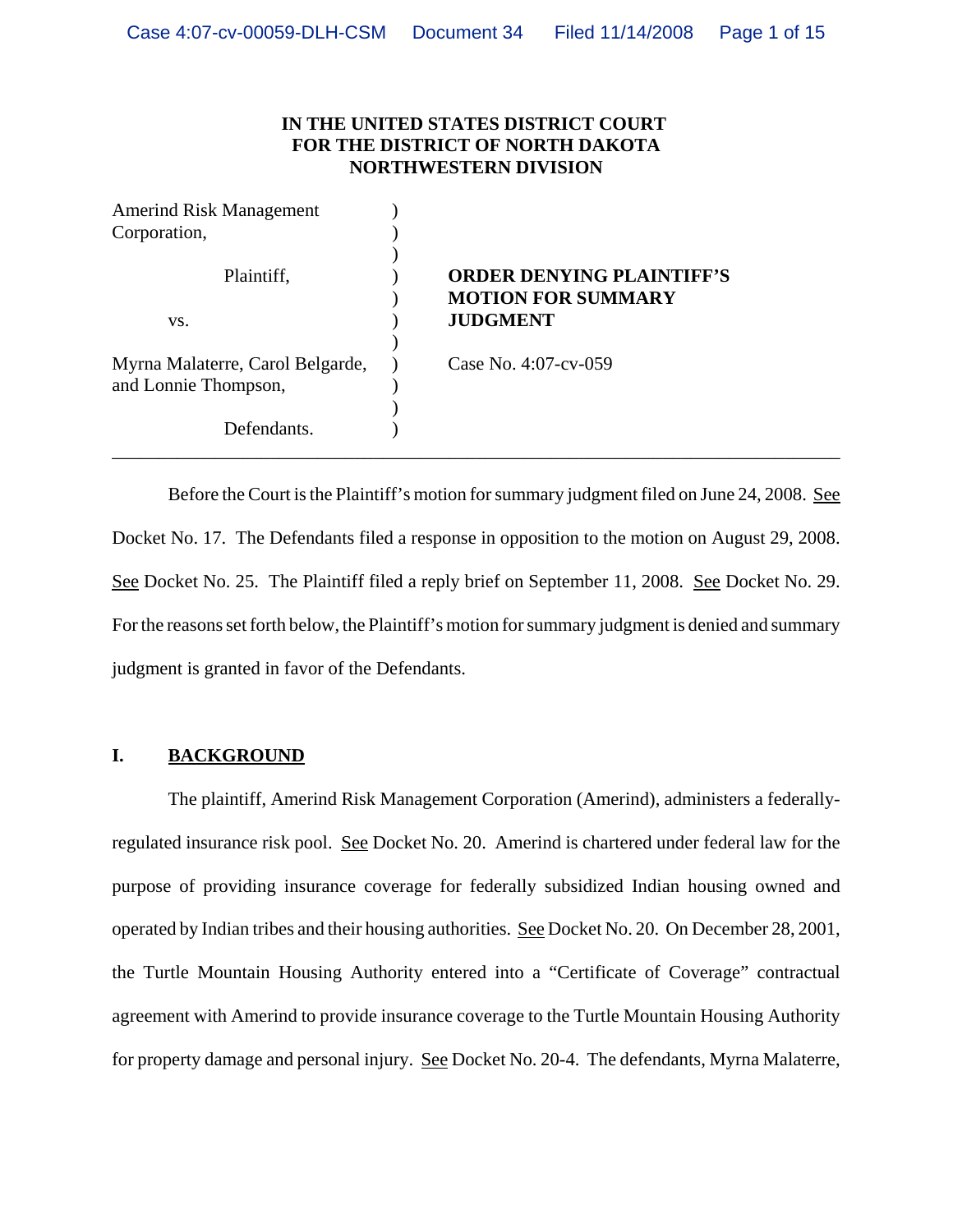Carol Belgarde, and Lonnie Thompson are enrolled members of the Turtle Mountain Band of Chippewa Indians. See Docket No. 1.

On October 19, 2002, Stacey Bruce, Ruth Poitra, and Lonnie Thompson were guests in a house located on the Turtle Mountain Indian Reservation that was leased from the Turtle Mountain Housing Authority. See Docket Nos. 1 and 25. On that date, a fire destroyed the house, killed Stacey Bruce and Ruth Poitra, and seriously injured Lonnie Thompson. See Docket No. 25. At the time of the fire, the Turtle Mountain Housing Authority was insured by Amerind under the "Certificate of Coverage" agreement and a "Membership Subscription Agreement." See Docket Nos. 20-3 and 20-4.

On January 23, 2003, Myrna Malaterre, the mother of decedent Stacey Bruce; Carol Belgarde, the mother of decedent Ruth Poitra; and Lonnie Thompson filed a wrongful death and personal injury action against the Turtle Mountain Housing Authority in Turtle Mountain Tribal Court (Tribal Court).<sup>1</sup> See Docket Nos. 25 and 25-2. On September 5, 2003, the complaint was amended to include Amerind as a defendant. See Docket No. 25-10. On July 1, 2004, Malaterre, Belgarde, and Thompson filed a declaratory judgment action against Amerind in federal court, seeking a determination that the insurance policy issued by Amerind provided coverage for the claims. See Docket No. 25-18. On December 8, 2004, Amerind filed a motion to dismiss the action in federal court contending that dismissal was appropriate under the tribal exhaustion doctrine and on the basis of sovereign immunity. On June 20, 2005, this Court granted the motion to dismiss without prejudice, finding that tribal court remedies had to be exhausted before the Court could

<sup>&</sup>lt;sup>1</sup> Stacey Bruce and Ruth Poitra were enrolled members of the Turtle Mountain Indian Reservation. See Docket No. 25-10.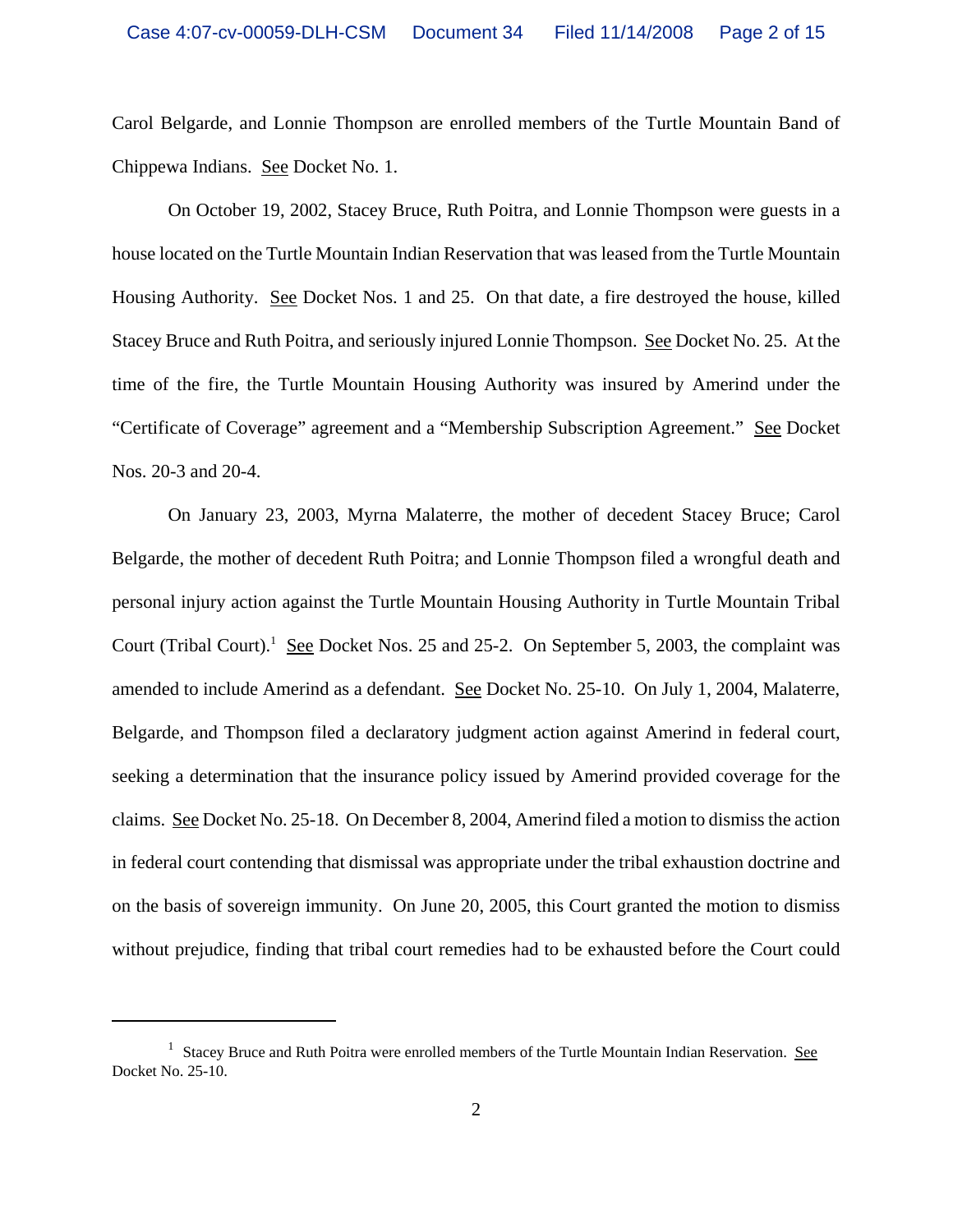become involved in the dispute. See Malaterre v. Amerind Risk Management, 373 F. Supp. 2d 980 (D.N.D. 2005).

On October 20, 2005, the Tribal Court dismissed the Turtle Mountain Housing Authority pursuant to a stipulation. See Docket Nos. 25-27 and 25-28. On November 10, 2005, Amerind filed a motion to dismiss the action in Tribal Court contending that the Turtle Mountain Housing Authority was an indispensable party and, therefore, a direct action could not be maintained against Amerind. See Docket No. 25-29. On December 15, 2005, the Tribal Court denied Amerind's motion to dismiss and found that "[b]y contract and by its actions, Amerind has assumed control over the defense of this matter." See Docket Nos. 25-31. Amerind appealed the Tribal Court's decision to the Turtle Mountain Tribal Court of Appeals. See Docket No. 25-32. On July 5, 2007, the Tribal Court of Appeals affirmed the lower court's ruling. See Docket No. 25-36.

Amerind then commenced a declaratory judgment action in federal court on September 4, 2007. See Docket No. 1. Amerind seeks "a determination that an Indian tribe exceeds its regulatory and adjudicatory jurisdiction when it exercises authority over a non-member that is a federal corporation comprehensively regulated by federal law." See Docket No. 1. Amerind requests that this Court declare that Amerind is not subject to a direct action and further requests that the Court enjoin the Defendants from proceeding with a civil action in tribal court against Amerind. See Docket No. 1. On June 24, 2008, Amerind filed a motion for summary judgment. See Docket No. 17.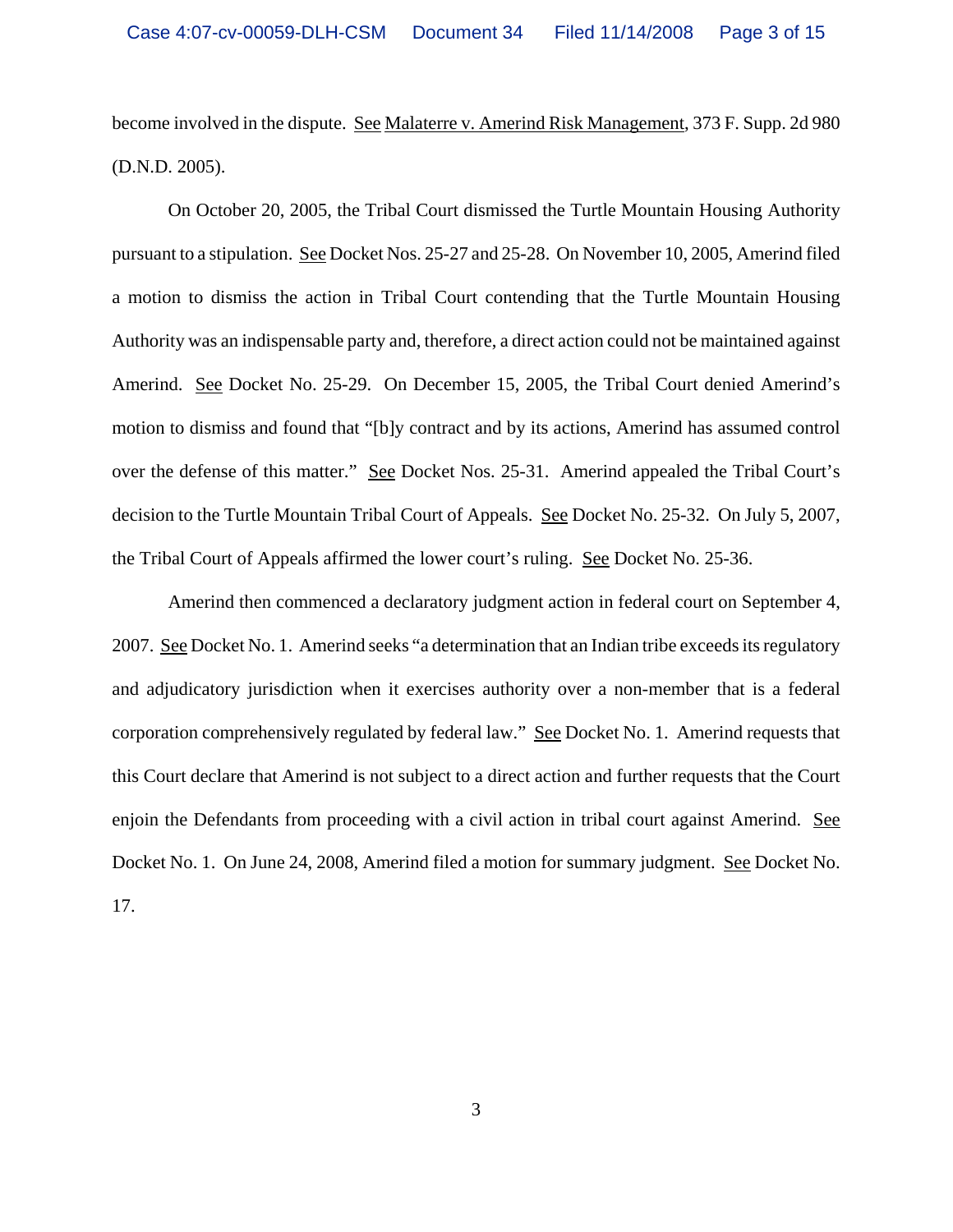### **II. LEGAL DISCUSSION**

### **A. DECLARATORY JUDGMENT ACT**

The Plaintiff seeks declaratory relief under the Declaratory Judgment Act codified at 28 U.S.C. § 2201. "Since its inception, the Declaratory Judgment Act has been understood to confer on federal courts unique and substantial discretion in deciding whether to declare the rights of litigants." Wilton v. Seven Falls Co., 515 U.S. 277, 286 (1995). To that end, the Act specifically provides that a court "may declare the rights and other legal relations of any interested party seeking such declaration  $\ldots$  ." 28 U.S.C. § 2201(a) (emphasis added). The Act has been "repeatedly characterized" by the United States Supreme Court as "an enabling Act, which confers a discretion on the courts rather than an absolute right upon the litigant." Wilton, 515 U.S. at 287 (citations omitted). As stated by the United States Supreme Court, "[b]y the Declaratory Judgment Act, Congress sought to place a remedial arrow in the district court's quiver; it created an opportunity, rather than a duty, to grant a new form of relief to qualifying litigants." Id. at 288. Ultimately, "the propriety of declaratory relief in a particular case will depend upon a circumspect sense of its fitness informed by the teachings and experience concerning the functions and extent of federal judicial power." Id. at 287. Any willingness to entertain such relief in this case would yield to the applicability of the tribal exhaustion doctrine. See Gaming World Int'l, Ltd. v. White Earth Band of Chippewa Indians, 317 F.3d 840, 849 (8th Cir. 2003) ("The issue of tribal exhaustion is a threshold one because it determines the appropriate forum." $)$ .<sup>2</sup>

 $2\;$  It has been established in the Eighth Circuit that tribal exhaustion precedes the tribal immunity inquiry. See Davis v. Mille Lacs Band of Chippewa Indians, 193 F.3d 990, 992 (8th Cir. 1999). As one court explained, "The Eighth Circuit has held that a district court should begin this phase of its inquiry by addressing exhaustion and, if it determines that tribal remedies must be exhausted, give the tribal court the first crack at considering the bona fides of the sovereign immunity defense." Ninigret Dev. Corp. v. Narragansett Indian Wetuomuck Hous. Auth., 207 F.3d 21, 28 (1st Cir. 2000).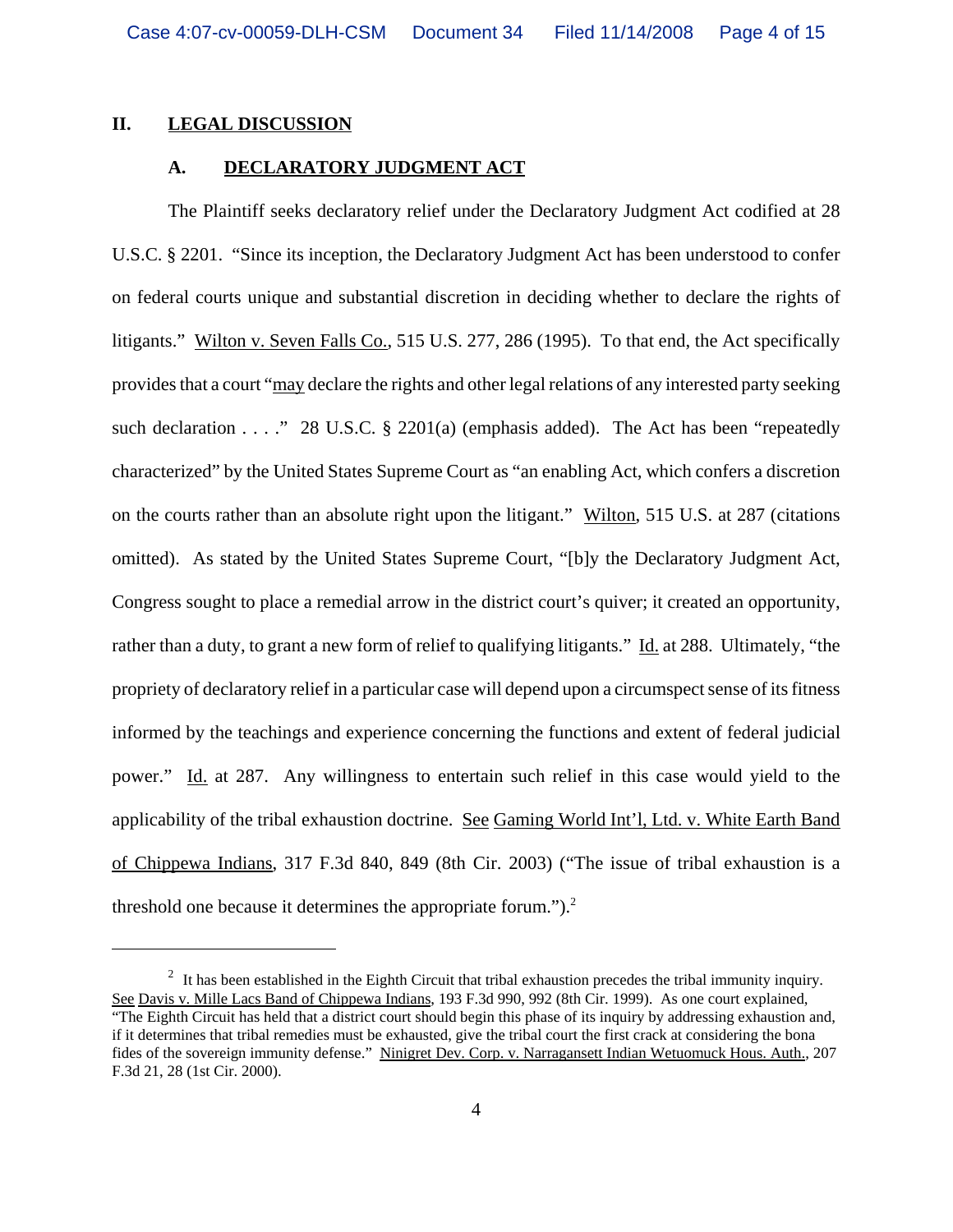## **B. TRIBAL COURT JURISDICTION**

Pursuant to 28 U.S.C. § 1331, this Court is empowered to determine whether a tribal court has exceeded the lawful limits of its jurisdiction. Nat'l Farmers Union Ins. Companies v. Crow Tribe of Indians, 471 U.S. 845, 853 (1985). "The question of whether an Indian tribe retains the power to compel a non-Indian property owner to submit to the civil jurisdiction of a tribal court is one that must be answered by reference to federal law and is a 'federal question' under § 1331." Id. at 852.

For nearly two centuries, courts of the United States "have recognized Indian tribes as 'distinct, independent political communities,' qualified to exercise many of the powers and prerogatives of self-government." Plains Commerce Bank v. Long Family Land and Cattle Co., 128 S. Ct. 2709, 2718 (2008) (citing Worchester v. Georgia, 6 Pet. 515, 559 (1832); United States v. Wheeler, 435 U.S. 313, 322-23 (1978)). Indian tribes possess attributes of sovereignty to govern their members and their territory. United States v. Mazurie, 419 U.S. 544, 557 (1975). "[T]hey are 'a separate people' possessing 'the power of regulating their internal and social relations . . . .'" Id. (quoting United States v. Kagama, 118 U.S. 375, 381-82 (1886); McClanahan v. Arizona State Tax Comm'n, 411 U.S. 164, 173 (1973)). An essential attribute of that sovereignty is the power to hear and adjudicate disputes arising on reservation land. Weeks Constr., Inc. v. Oglala Sioux Hous. Auth., 797 F.2d 668, 673 (8th Cir. 1986). Civil jurisdiction over activities arising on reservation lands "presumptively lies in the tribal courts unless affirmatively limited by a specific treaty provision or federal statute. 'Because [a tribe] retains all inherent attributes of sovereignty that have not been divested by the Federal Government, the proper inference from [Congressional] silence .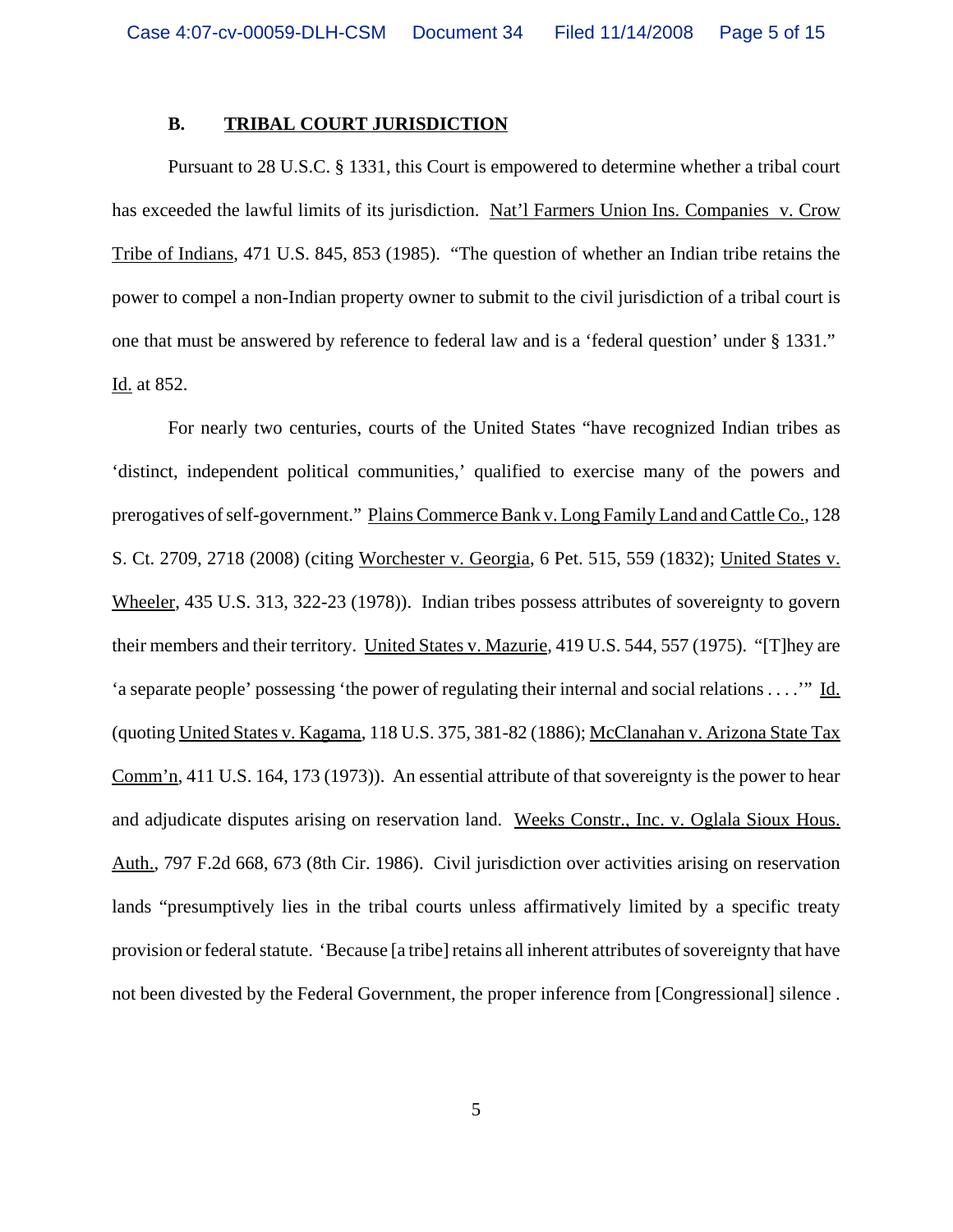. is that the sovereign power . . . remains intact." <u>Iowa Mut. Ins. Co. v. LaPlante</u>, 480 U.S. 9, 18 (1987) (quoting Merrion v. Jicarilla Apache Tribe, 455 U.S. 130, 149 n.14 (1982)).

 An analysis of the Tribal Court's jurisdiction starts with the United States Supreme Court's decision in Montana v. United States, 450 U.S. 544 (1981), a "pathmarking case concerning tribal civil authority over nonmembers." Strate v. A-1 Contractors, 520 U.S. 438, 445 (1997). The Supreme Court in Montana specifically addressed the reach of tribal jurisdiction over non-Indian parties. In Montana, the Supreme Court announced the general proposition that the inherent sovereign powers of an Indian tribe do not extend to the activities of non-members of the tribe. However, Indian tribes retain sovereignty over non-members in two specific instances:

To be sure, Indian tribes retain inherent sovereign power to exercise some forms of civil jurisdiction over non-Indians on their reservations, even on non-Indian fee lands. A tribe may regulate, through taxation, licensing, or other means, the activities of nonmembers who enter consensual relationships with the tribe or its members, through commercial dealing, contracts, leases, or other arrangements. A tribe may also retain inherent power to exercise civil authority over the conduct of non-Indians on fee lands within its reservation when that conduct threatens or has some direct effect on the political integrity, the economic security, or the health or welfare of the tribe.

450 U.S. 544, 565-66 (internal citations omitted). The burden rests on the tribe to establish that one

of the two Montana exceptions is satisfied. Plains Commerce Bank, 128 S. Ct. at 2720.

The Supreme Court further explained the <u>Montana</u> rule in Strate v. A-1 Contractors, 520 U.S.

438, 446 (1997):

Montana thus described the general rule that, absent a different congressional direction, Indian tribes lack civil authority over the conduct of nonmembers on non-Indian land within a reservation, subject to two exceptions: The first exception relates to nonmembers who enter consensual relationships with the tribe or its members; the second concerns activity that directly affects the tribe's political integrity, economic security, health or welfare.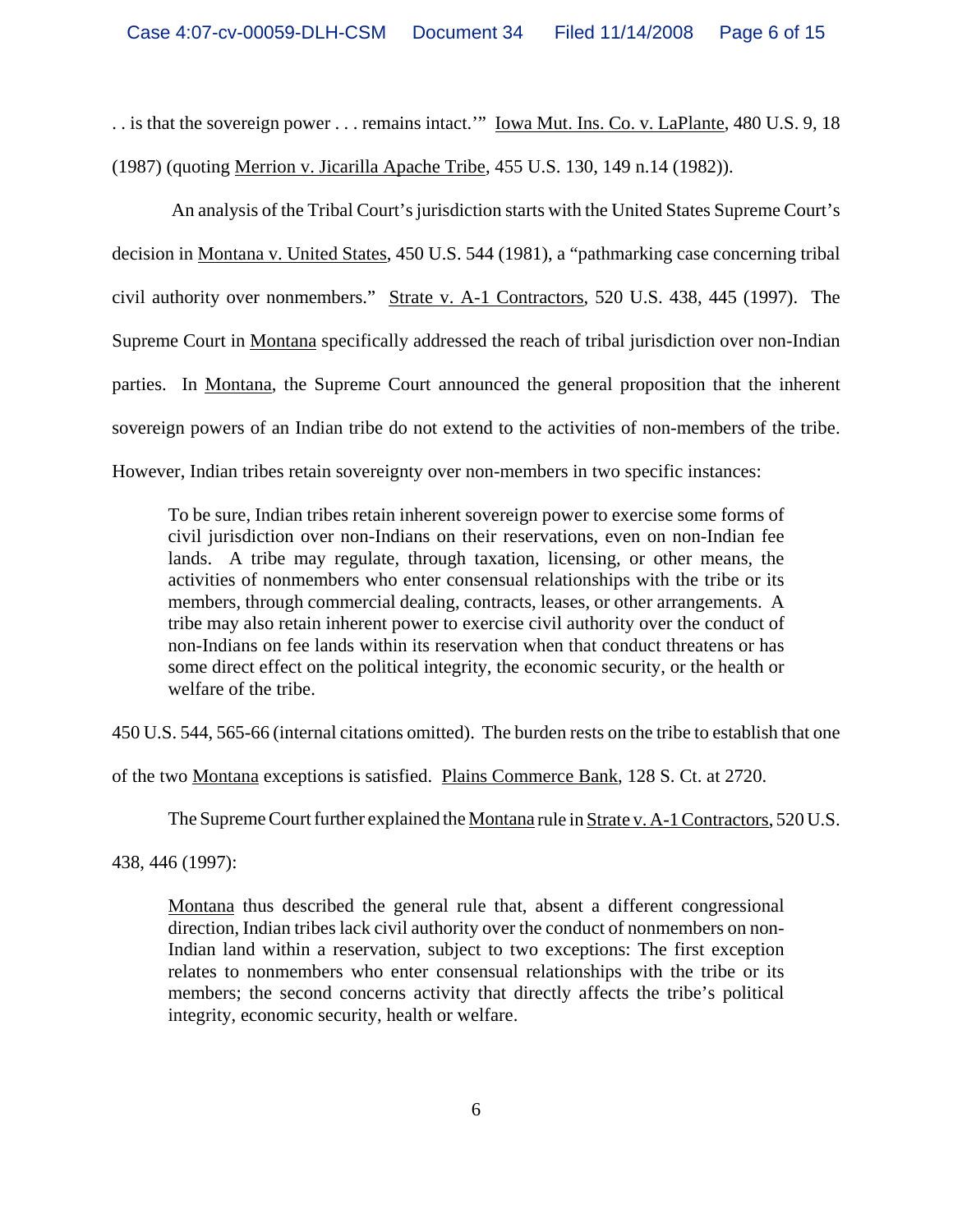Even though Montana addressed the authority of tribes to exercise civil jurisdiction on the reservation and on non-Indian fee lands, the Supreme Court has since clarified that Montana's analysis is not limited to fee land disputes. See Brendale v. Confederated Tribes and Bands of Yakima Indian Nation, 492 U.S. 408, 426-27 (1989).

The rulings of the United States Supreme Court in Montana and Strate make clear that tribal jurisdiction over non-members of the tribe or non-Indians is limited. Numerous Supreme Court cases analyzing civil jurisdiction over a non-Indian have cited to or relied upon Montana. See Plains Commerce Bank, 128 S. Ct. 2709 (2008) (following Montana's principles and finding no tribal interest in the sale of non-Indian fee land); Nevada v. Hicks, 533 U.S. 353 (2001) (following Montana's principles and finding no tribal interest to regulate the ability of state officials to investigate off-reservation violations of state law); Brendale, 492 U.S. 408 (1989) (following Montana's principles and finding no tribal interest in zoning lands held in fee by non-Indians); South Dakota v. Bourland, 508 U.S. 679, 694-95 (1993) (citing Montana for the proposition that "exercise of tribal power beyond what is necessary to protect tribal self-government or to control internal relations is inconsistent with the dependent status of the tribes, and so cannot survive without express congressional delegation."); New Mexico v. Mescalero Apache Tribe, 462 U.S. 324, 333 (1983) (citing Montana for the proposition that "A tribe's power to exclude nonmembers entirely or to condition their presence on the reservation is equally well established.").

In this case, the Turtle Mountain Tribal Court does not have civil jurisdiction over the conduct of Amerind on Indian land unless one of the two recognized Montana exceptions is found to apply. Neither party has argued that the second exception, which concerns activity that affects the tribe's political integrity, economic security, health, or welfare, applies to this action.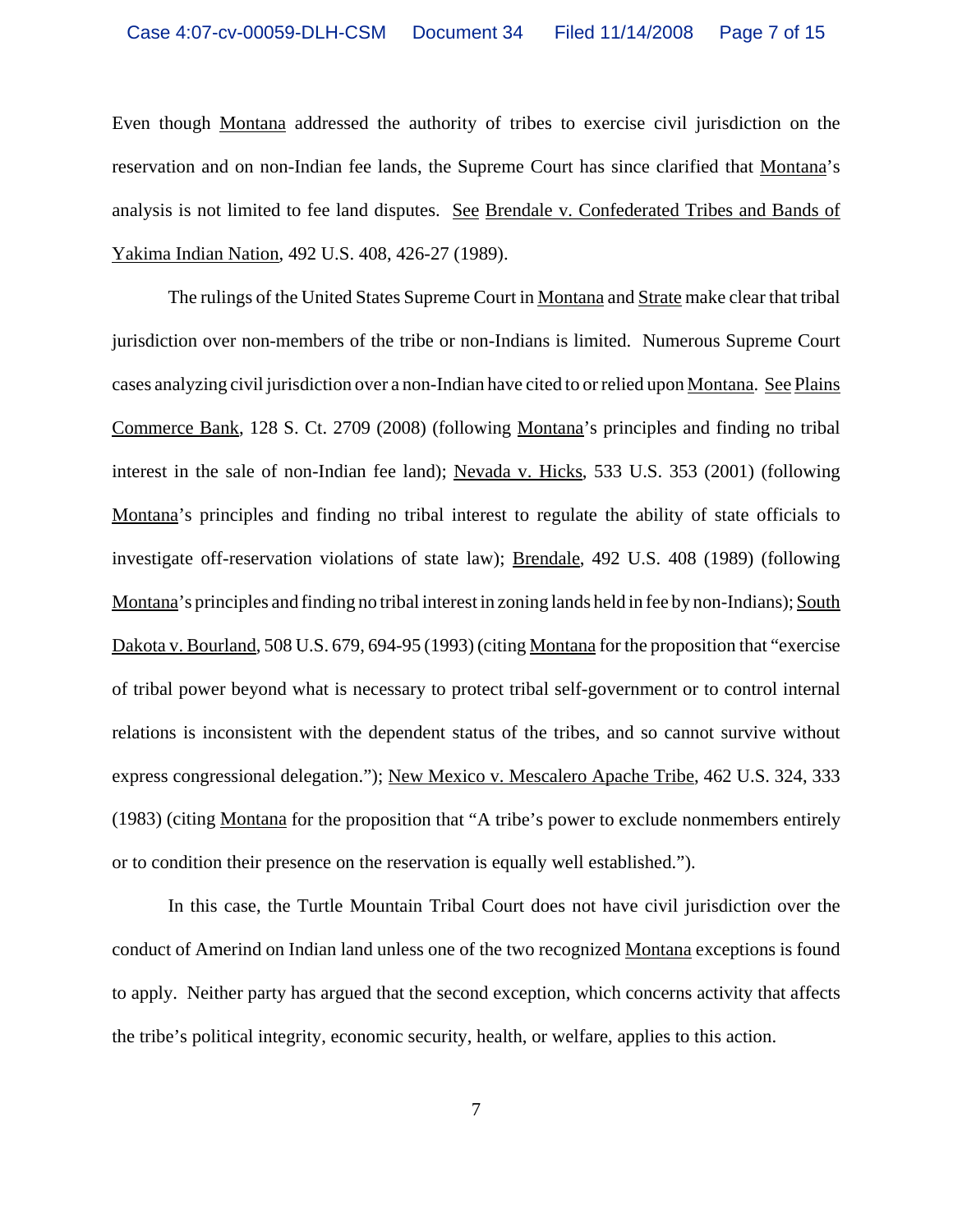With respect to the first Montana exception, the Turtle Mountain Tribal Court retains jurisdiction over the conduct of Amerind if Amerind entered into "consensual relationships with the tribe or its members, through commercial dealing, contracts, leases, or other arrangements." Amerind contends that this exception does not apply because Amerind entered into a contractual agreement solely with the Turtle Mountain Housing Authority and, therefore, there is no consensual relationship between the Defendants and Amerind. Amerind further argues that because there was no consensual relationship between the Defendants and Amerind, a direct action cannot be pursued against Amerind without the Turtle Mountain Housing Authority being named a party to the lawsuit. The defendants contend that Amerind's interpretation of Montana is misplaced because the subject matter giving rise to this lawsuit involves an insurance contract and Amerind providing coverage for tribal property located on tribal land for the benefit of the tribe and its members.

As support for its claim that a consensual relationship is lacking, Amerind relies on Strate v. A-1 Contractors, 520 U.S. 438 (1997), and Atkinson Trading Co., Inc. v. Shirley, 532 U.S. 645 (2001). Amerind contends that both Strate and Atkinson Trading establish that a consensual relationship with the Turtle Mountain Housing Authority is insufficient to establish a consensual relationship with the Defendants.

In Atkinson Trading, the Supreme Court considered whether the tribe had the authority to impose a hotel occupancy tax on a hotel located on non-Indian fee land and owned by a nonmember. At issue was whether the consensual relationship between the non-member hotel owner and the tribe was sufficient under Montana for the tribe to tax the hotel. The tribal tax commissioner argued that the relationship was sufficient because the hotel and its occupants benefited from tribal emergency services, such as tribal police and tribal emergency medical services, which would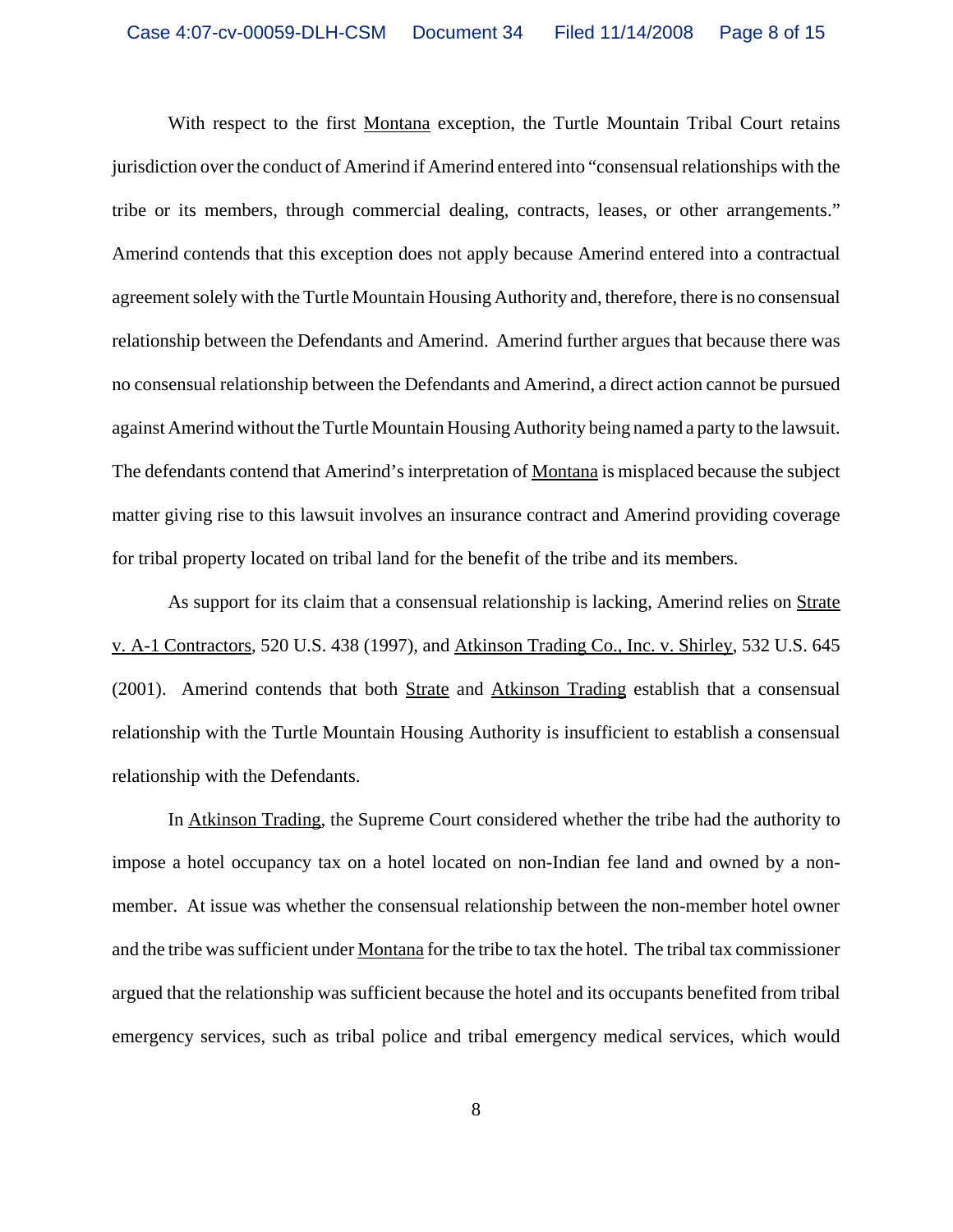respond to an emergency call from the hotel. Atkinson Trading, 532 U.S. at 654-55. The Supreme

Court disagreed with the tax commissioner and noted that the mere benefit of tribal emergency

services was insufficient to create a consensual relationship. Id. at 655.

The consensual relationship must stem from 'commercial dealing, contracts, leases, or other arrangements,' and a nonmember's actual or potential receipt of tribal police, fire, and medical services does not create the requisite connection. If it did, the exception would swallow the rule: All non-Indian fee lands within a reservation benefit, to some extent, from the 'advantages of a civilized society' offered by the Indian tribe.

Id. (internal citations omitted). The Supreme Court found that the relationship between the hotel

owner and tribe was too tenuous to create a consensual relationship. As a result, the Supreme Court

struck down the tax. Id. at 656-57.

Amerind contends that the tenuous relationship between the hotel owner and the tribe in

Atkinson Trading is akin to Amerind's relationship with the Defendants. Specifically, Amerind

states:

As in Strate and Atkinson Trading, there is no nexus here between Malaterre's direct-action claim and AMERIND's consensual relationship with the Housing Authority because (a) her direct-action claim is based on the Tribal Court's misinterpretation of 24 C.F.R.  $\S$  1000.136(a) – a federal regulation independent of that relationship, and (b) the Housing Authority is a stranger to Malaterre's claim against AMERIND.

Additionally, here, even if a nexus somehow existed under the Scope of Coverage Agreement, Malaterre voluntarily severed that nexus when she dismissed the Housing Authority from the suit with prejudice.

See Docket No. 20, pp. 9-10.

The present case is not similar to the situation that existed in Atkinson Trading where the only benefit to the non-member was the availability of tribal emergency services. The Turtle Mountain Housing Authority is located on the Turtle Mountain Indian Reservation and it provides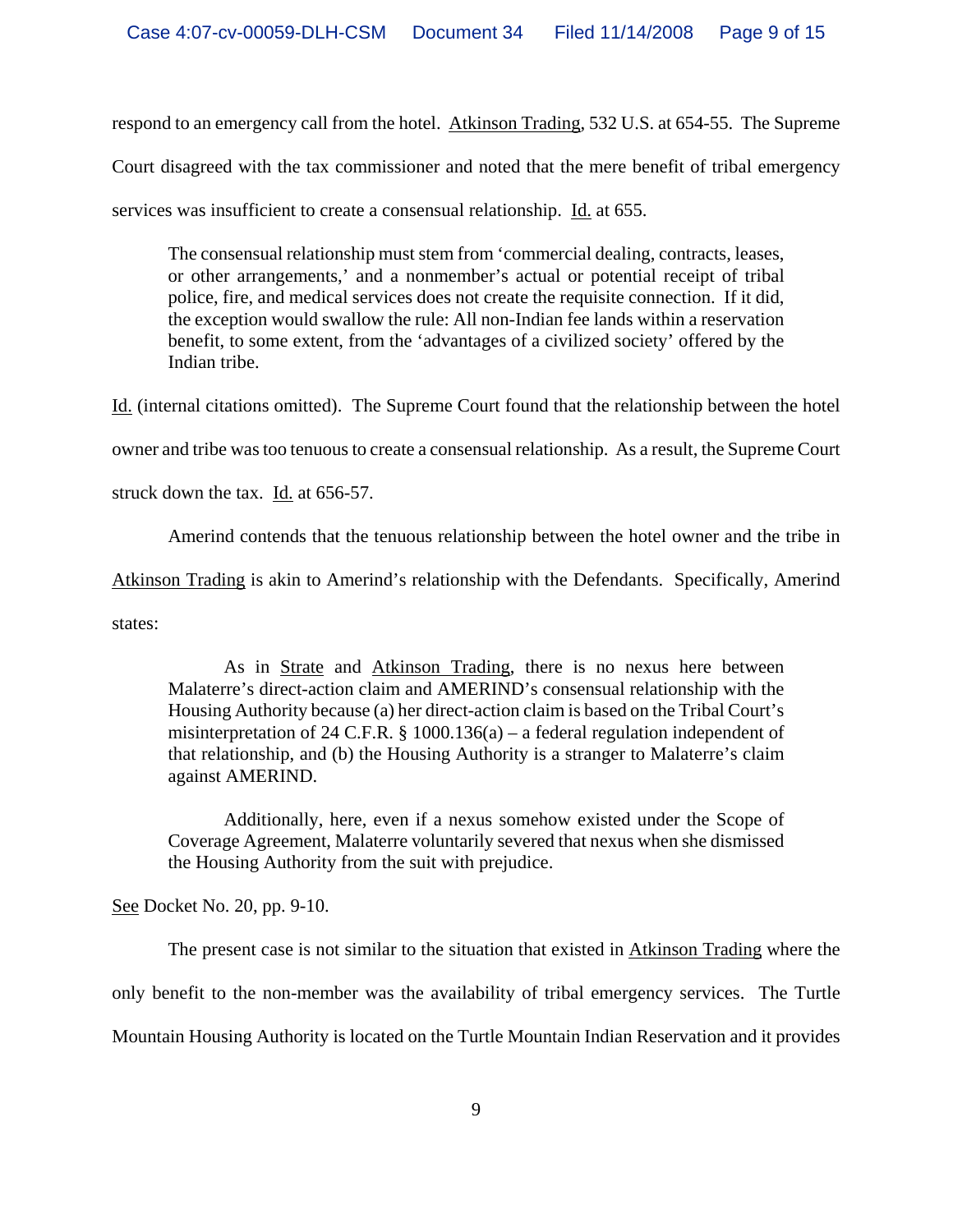federally subsidized housing to its members. Amerind entered into a consensual relationship with "the tribe or its members" when it agreed to insure the Turtle Mountain Housing Authority against personal injury and property loss. See Docket No. 20-4. For receipt of this broad coverage, the Turtle Mountain Housing Authority made significant annual payments to Amerind: \$314,160 in 2000; \$324,704 in 2001; \$370,380 in 2002; \$453,109 in 2003; and \$418,489 in 2004. See Docket No. 25-41, pp. 57-59, 62, 63, 65. The Turtle Mountain Housing Authority paid the annual insurance premiums from federal grants which were provided to the Housing Authority to maintain Indian housing on the reservation. See Docket No. 25-41, pp 33-35. Even though Amerind contracted directly with the Turtle Mountain Housing Authority, Amerind had a consensual relationship with "the tribe or its members" to protect life and property on the Turtle Mountain Indian Reservation in accordance with the terms and conditions of the "Certificate of Coverage" and the "Membership Subscription Agreement." A review of the liability policy reveals that it provides broad coverage for third party claims for personal injury or "bodily injury" as defined within the policy. See Docket No. 20-4. None of the exclusions or defenses asserted under the policy appear to have been triggered.

The Court's finding of the existence of a consensual relationship with "the tribe or its members" is not inconsistent with Strate. In Strate v. A-1 Contractors, the Supreme Court considered whether a tribal court had jurisdiction over a civil action arising out of a motor vehicle accident that occurred on a portion of a public highway maintained by the state under a federally granted right-of-way over Indian reservation land. An overview of the factual and procedural history of Strate is necessary in understanding the Supreme Court's ruling.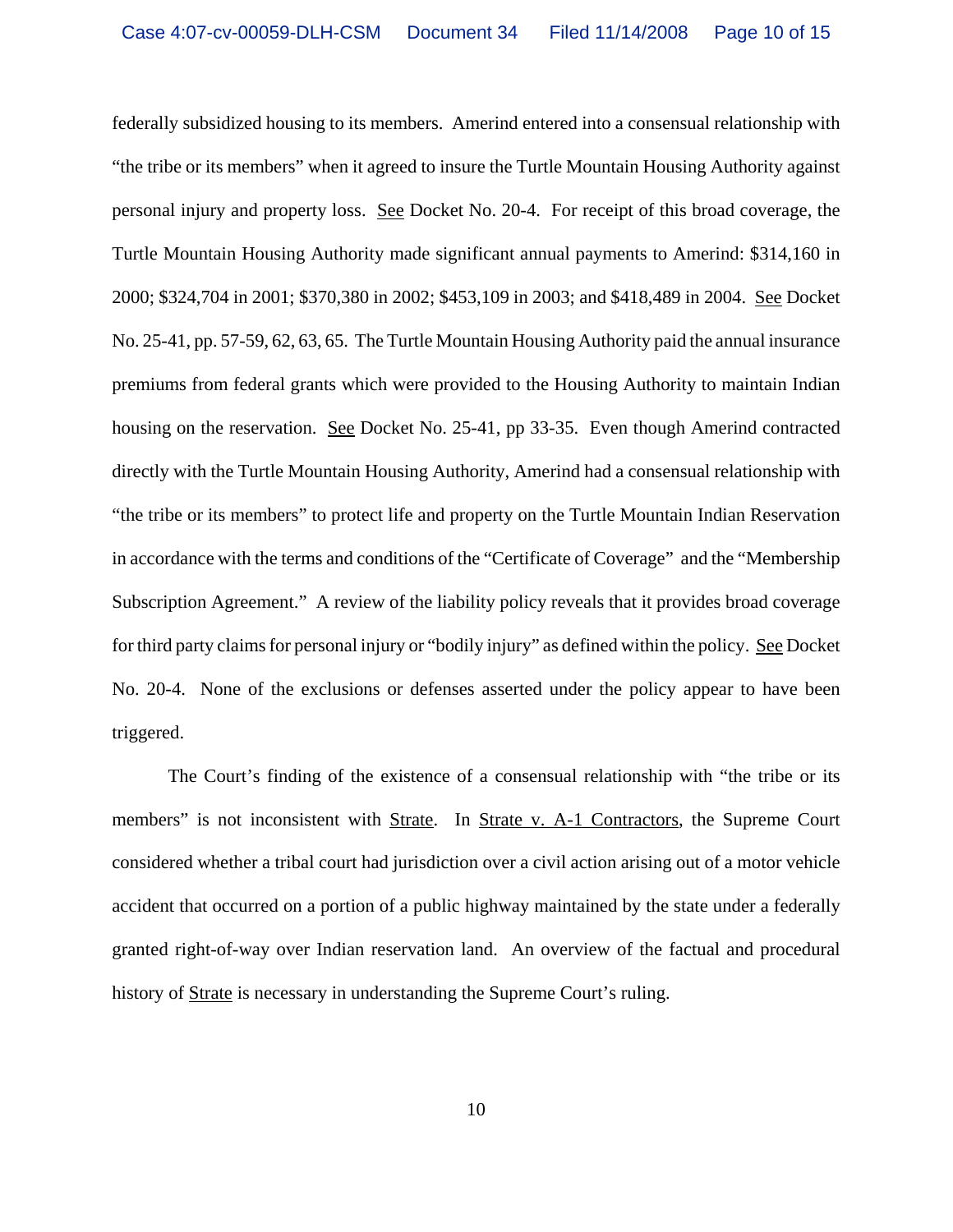Gisela Fredericks and Lyle Stockert, an employee of A-1 Contractors, were involved in a motor vehicle accident that occurred on a state highway that was maintained by the state under a right-of-way granted by the United States to the highway department. Strate, 520 U.S. at 442-43. A-1 Contractors were under a subcontract with the tribe to complete work within the boundaries of the reservation. Neither Fredericks nor Stockert were members of the tribe. Nonetheless, Fredericks brought a tort claim against Stockert and A-1 Contractors in tribal court which determined that it had jurisdiction over the dispute. Before the tribal court resolved the matter, Stockert and A-1 Contractors filed an action in federal district court to enjoin the proceedings in tribal court. The federal district court determined that the tribal court had jurisdiction over the matter and dismissed the federal action. Stockert and A-1 Contractors then appealed the decision to the Eighth Circuit Court of Appeals, where a divided panel affirmed the decision of the federal district court. See A-1 Contractors v. Strate, 1994 WL 666051 (8th Cir. Nov. 29, 1994). The Eighth Circuit granted a rehearing *en banc* and, on rehearing, reversed the district court's judgment. See A-1 Contractors v. Strate, 76 F.3d 930 (8th Cir. 1996). On rehearing, the Eighth Circuit determined that the tribal court lacked subject matter jurisdiction over the dispute pursuant to Montana.

On appeal, the United States Supreme Court considered whether the Eighth Circuit properly applied the Montana framework to the facts of the case. The Supreme Court noted that the accident occurred on a portion of a North Dakota state highway that ran through the reservation but was not under the dominion or control of the tribe.

Forming part of the State's highway, the right-of-way is open to the public, and traffic on it is subject to the State's control. The Tribes have consented to, and received payment for, the State's use of the 6.59-mile stretch for a public highway. They have retained no gatekeeping right. So long as the stretch is maintained as part of the State's highway, the Tribes cannot assert a landowner's right to occupy and exclude. Cf. Bourland, 508 U.S. at 689 (regarding reservation land acquired by the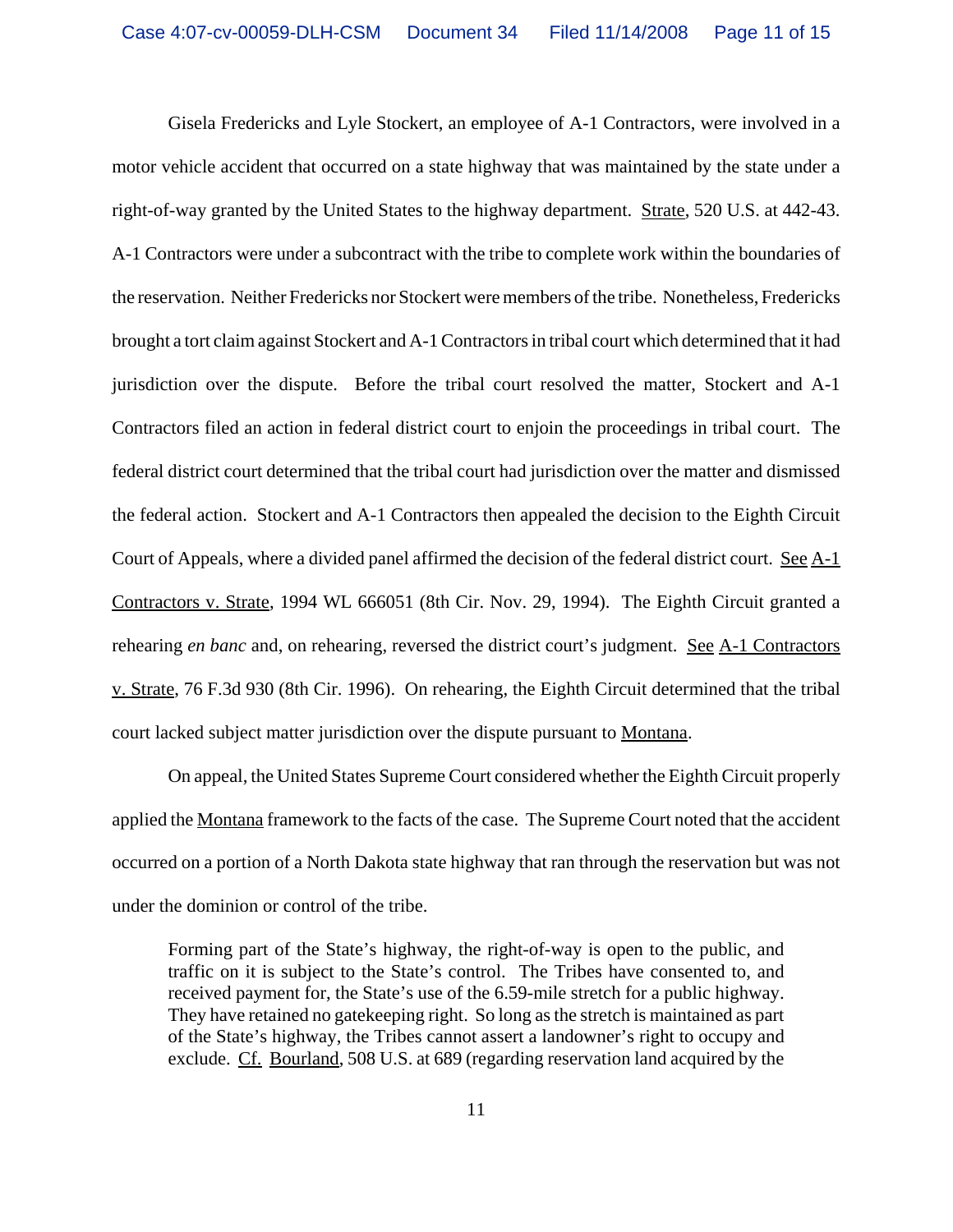United States for operation of a dam and a reservoir, Tribe's loss of "right of absolute and exclusive use and occupation . . . implies the loss of regulatory jurisdiction over the use of the land by others").

Strate, 520 U.S. at 455-56.

To determine whether a consensual relationship existed, the Supreme Court examined Williams v. Lee, 358 U.S. 217, 223 (1959) (finding tribal jurisdiction over a lawsuit arising out of an on-reservation sales transaction between a non-member plaintiff and member defendants); Morris v. Hitchcock, 194 U.S. 384 (1904) (upholding tribal taxation on a non-member who owned livestock within tribal land); Buster v. Wright, 135 F. 947, 950 (8th Cir. 1905) (upholding tribal taxation of non-members who conducted business within tribal land); and Washington v. Confederated Tribes of Coville Indian Reservation, 447 U.S. 134, 152-54 (1980) (upholding tribal taxation of onreservation cigarette sales to non-members). Applying these cases, the Supreme Court in Strate concluded that the highway accident did not constitute a consensual relationship: "The tortious conduct alleged in Fredericks' complaint does not fit [the first exception]. The dispute, as the Court of Appeals said, is 'distinctly non-tribal in nature.' It 'arose between two non-Indians involved in [a] run-of-the-mill [highway] accident." Strate, 520 U.S. at 457 (quoting A-1 Contractors v. Strate, 76 F.3d 930, 940 (8th Cir. 1996)).

Relying on the Eighth Circuit's findings, the Supreme Court stated, "Although A-1 was engaged in subcontract work on the Fort Berthold Reservation, and therefore had a 'consensual relationship' with the Tribes, 'Gisela Fredericks was not a party to the subcontract, and the [T]ribes were strangers to the accident.'" Id. (quoting A-1 Contractors, 76 F.3d at 940). The Supreme Court also concluded that the complaint did not fit within the second Montana exception. Id. at 459. In affirming the ruling of the Eighth Circuit Court of Appeals, the Supreme Court held that "tribal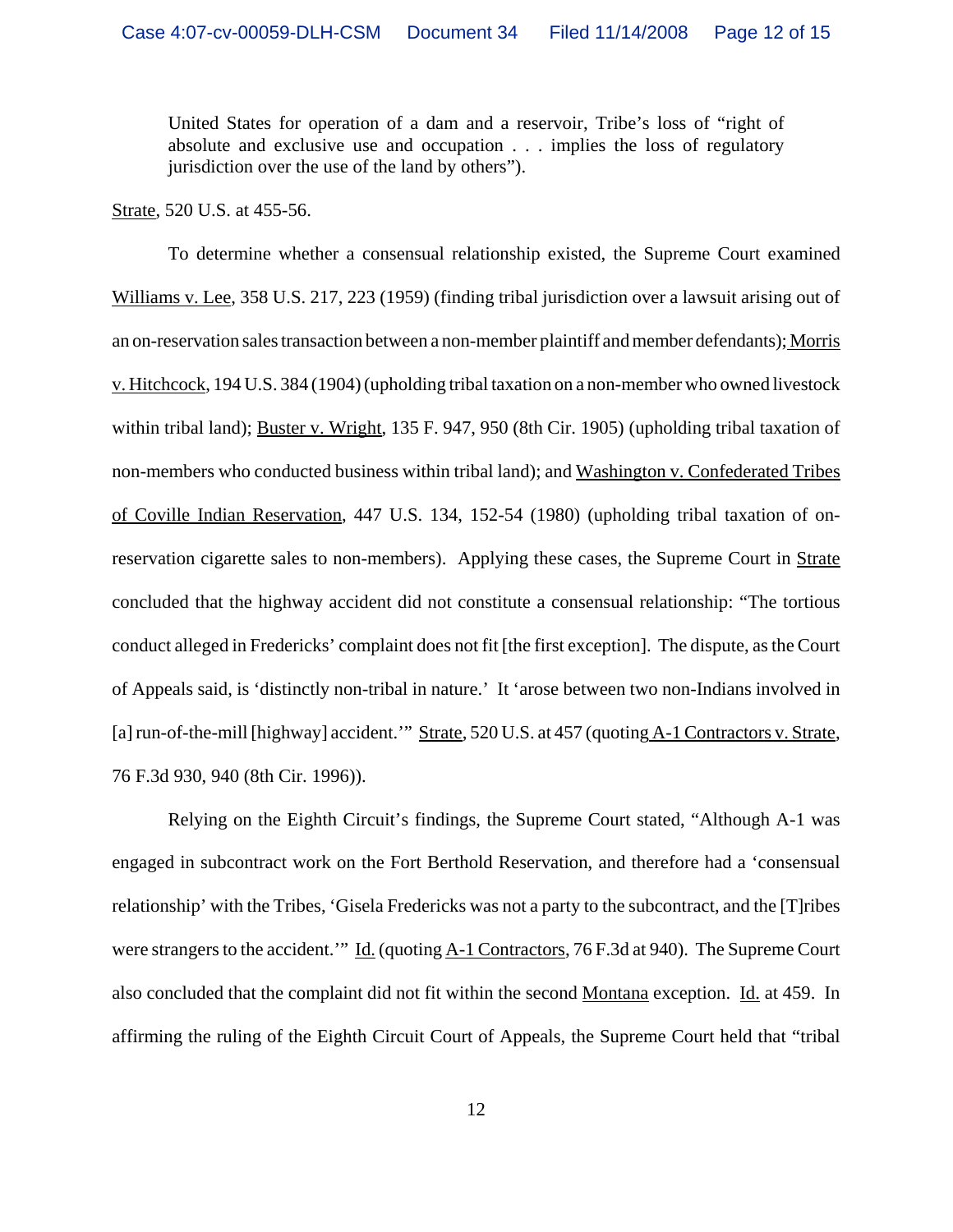courts may not entertain claims against nonmembers arising out of accidents on state highways, absent a statute or treaty" granting the tribe such authority. Id. at 442. Therefore, the Supreme Court's holding was specific to factual situations involving motor vehicle accidents on a state highway by non-members.

The Court finds that this dispute is distinctively tribal in nature. Amerind administers a selfinsurance risk pool that insures federally subsidized Indian housing owned and operated by Indian tribes. On December 28, 2001, Amerind entered into a "Certificate of Coverage" agreement with the Turtle Mountain Housing Authority to insure the Housing Authority against claims of personal injury, property damage, business liability, employee dishonesty, and tribal housing officials' liability.<sup>3</sup> See Docket No. 20-4. On October 19, 2002, a fire started in a house located on the Turtle Mountain Indian Reservation which was owned by the Turtle Mountain Housing Authority. See Docket No. 25. The parties do not dispute that the Turtle Mountain Housing Authority was insured under the terms and conditions of the insurance agreement at the time of the fire. Stacey Bruce and Ruth Poitra died as a result of the fire and Lonnie Thompson was seriously injured. See Docket No. 25.

The Defendants initiated a wrongful death and personal injury action against Amerind in Turtle Mountain Tribal Court for the damages sustained as a direct result of the fire. See Docket No. 25-10. The Defendants are members of the Turtle Mountain Indian Reservation. See Docket No. 25. The contract between Amerind and the Turtle Mountain Housing Authority is directly at

<sup>3</sup> The "Certificate of Coverage" agreement provides in pertinent part, "**We** [Amerind] cover damages a **covered person** is legally obligated to pay for **advertising injury**, **personal injury**, or **property damage** which takes place anytime during the term of coverage and are caused by an **occurrence**, unless stated otherwise or an exclusion applies. Exclusions to this coverage are described in the Cause of Loss Exclusions Section." See Docket No. 20-4, p. 23 (emphasis in original).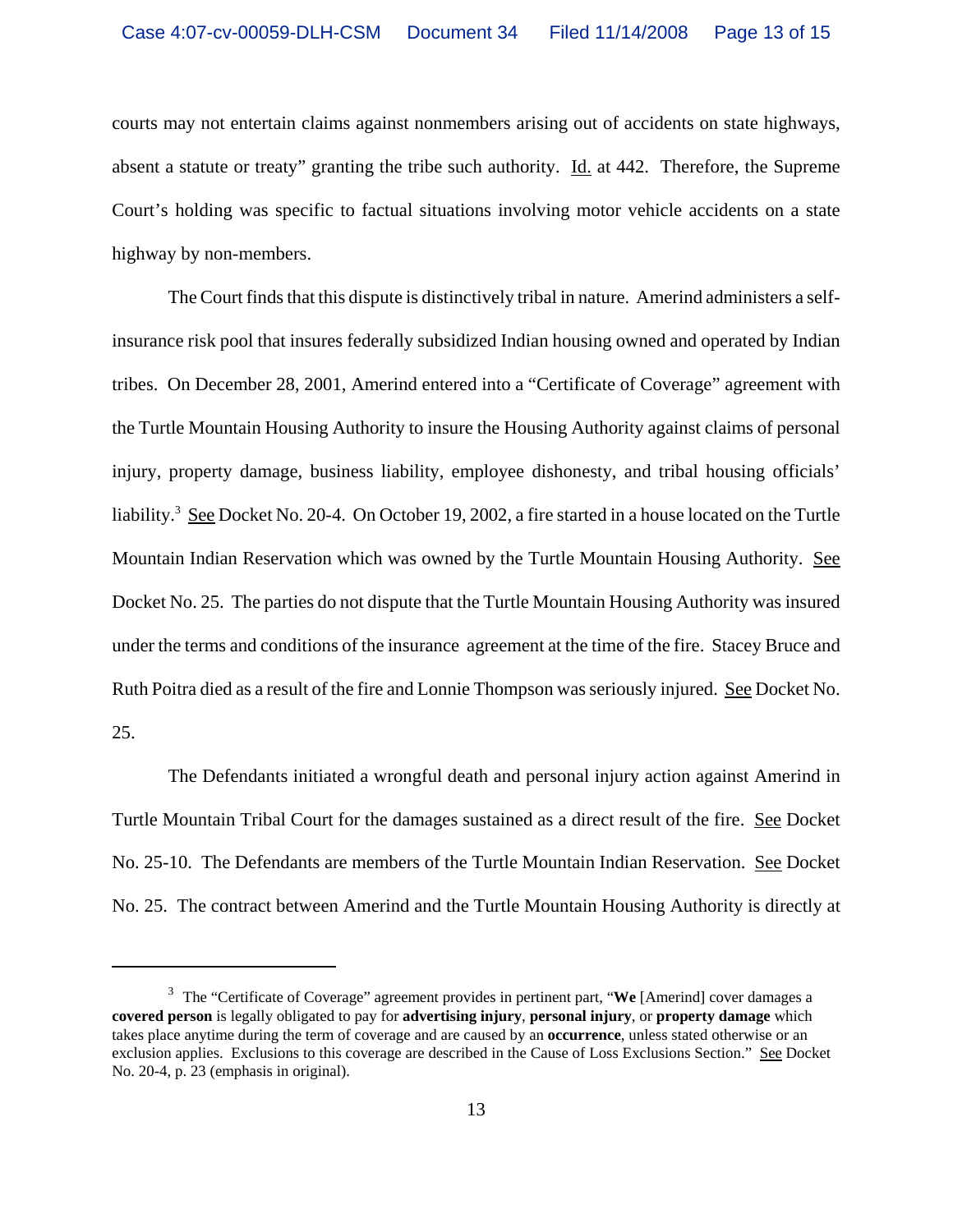the heart of this dispute. Amerind is a party to this action because it entered into a consensual relationship with "the tribe or its members" and it contracted with the Turtle Mountain Housing Authority to provide insurance coverage for claims that arose out of the fire of October 19, 2002.

The Court finds the holding of the Turtle Mountain Tribal Court of Appeals, as set forth in its Memorandum Decision of July 5, 2007, to be persuasive and the holding is incorporated by reference in this decision. See Docket No. 20-8. In that decision, the Turtle Mountain Tribal Court of Appeals held that a direct action lies against Amerind if the plaintiffs (Malaterre et al.) can establish that the Turtle Mountain Housing Authority was negligent and that such negligence was the proximate cause of the injuries sustained by the plaintiffs. See Docket No. 20-8. Amerind contends that the Turtle Mountain Tribal Court of Appeals decision is misguided and contrary to federal law. However, the Court notes that Amerind specifically agreed in the insurance contract that if any provisions of the policy conflict with tribal laws, then the terms and conditions of the policy are amended to conform to those laws. See Docket No. 20-4, pp. 93, 135. In other words, Amerind contractually agreed that a direct action lies against the insurer (Amerind) by a third party when tribal laws on the Turtle Mountain Indian Reservation so dictate.

The Court finds, as a matter of law, that the first Montana exception applies and that the Turtle Mountain Tribal Court has not exceeded its jurisdiction by exercising authority over Amerind Risk Management Corporation under the circumstances. The Court declines to enjoin the defendants from proceeding with a civil action in tribal court against Amerind. This case has been lingering in the tribal and federal courts for nearly six years. Justice requires that the case proceed to trial in tribal court and that the defendants be afforded a forum to litigate their claims.